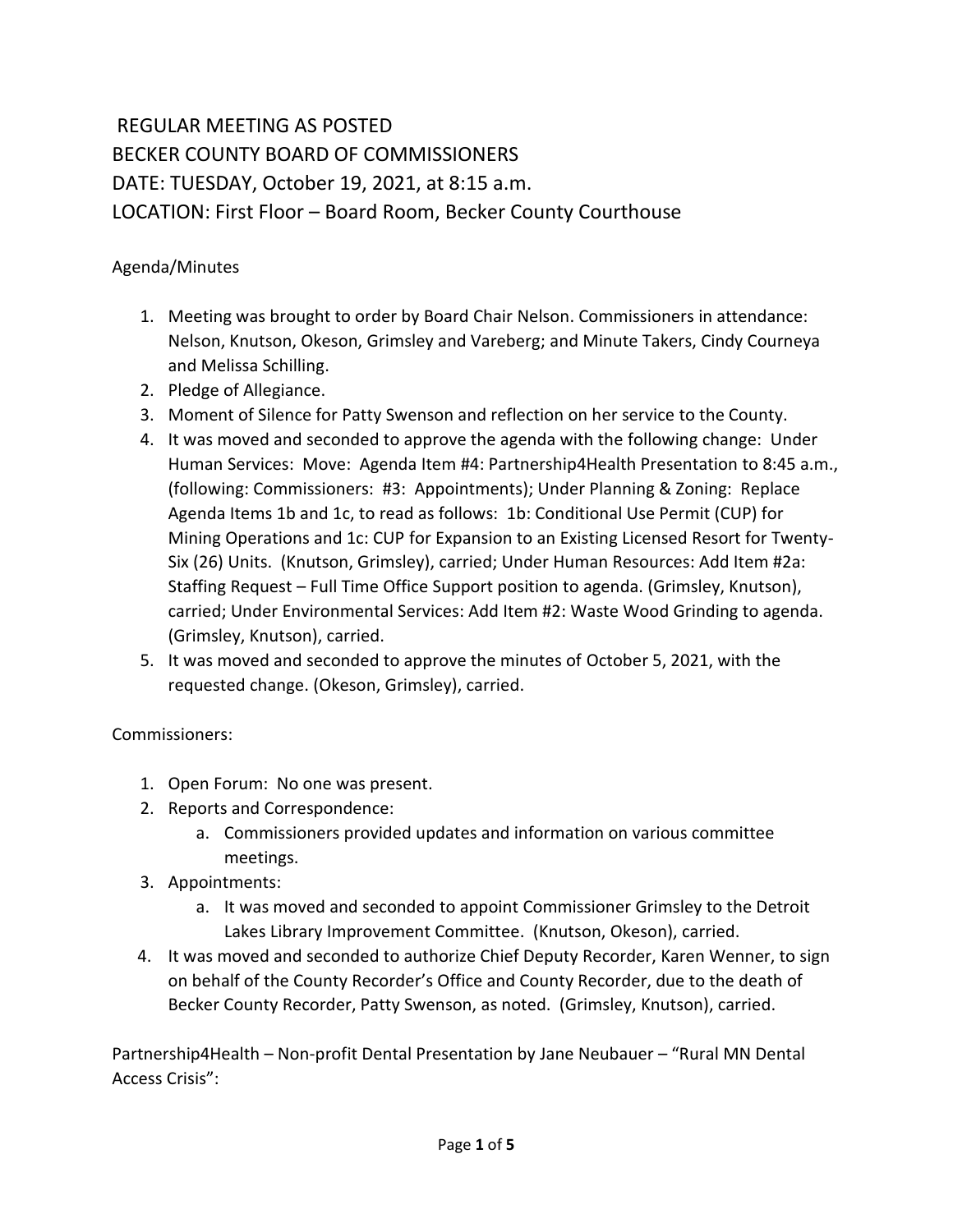1. Board suggested the Human Services Committee draft a letter of support for a nonprofit dental clinic in the Detroit Lakes community, as discussed.

Finance Committee Minutes: Auditor-Treasurer: Mary Hendrickson presented:

- 1. It was moved and seconded to approve the Regular Claims, Auditor Warrants, Over-90 Day Claims, and Additional, as presented:
	- a. Auditor Warrants (Tuesday Bills):
		- i.  $10/06/2021$  in the amount of \$34,890.73
		- ii. 10/07/2021 in the amount of \$ 276.00
		- iii.  $10/12/2021$  in the amount of \$69,360.86 for a total amount of \$104,527.59
	- b. Over-90 Days:
		- i. Allstate Peterbilt, Fargo, ND dated 07/14/2021 in the amount of \$62.71 (invoice lost).
		- ii. Ballard Sanitation Inc.  $-$  dated 05/13/2021 in the amount of \$200.00 (invoice just received).
		- iii. Beug's Hardware dated 06/17/2021 in the amount of \$29.99 (invoice just turned in).
		- iv. NOW Micro dated  $06/28/2021$  in the amount of \$5,000.00 (invoice just turned in).
		- v. Office of MNIT dated 05/11/2021 in the amount of \$1,700.00 (invoice just turned in).
		- vi. Ratwik, Roszak & Maloney, PA dated 06/30/2021 in the amount of \$1,609.50.
	- c. Additional:
		- i. National recovery Tech reduced amount, balance of \$17.57.
		- ii. Scott Sachs missing credit card statement and receipts in the amount of \$106.41

(Knutson, Okeson), carried.

Auditor-Treasurer – Mary Hendrickson presented:

- 1. Licenses and Permits:
	- a. It was moved and seconded to approve the renewal of Tobacco Licenses for Toad Lake Store, Sunlight Bar & Grill, and Dollar General Store – DG Retail, LLC. (Okeson, Knutson), carried.
	- b. It was moved and seconded to approve the New Owner Wine and Strong Beer License for Ella Marie's LLC. (Knutson, Okeson), carried.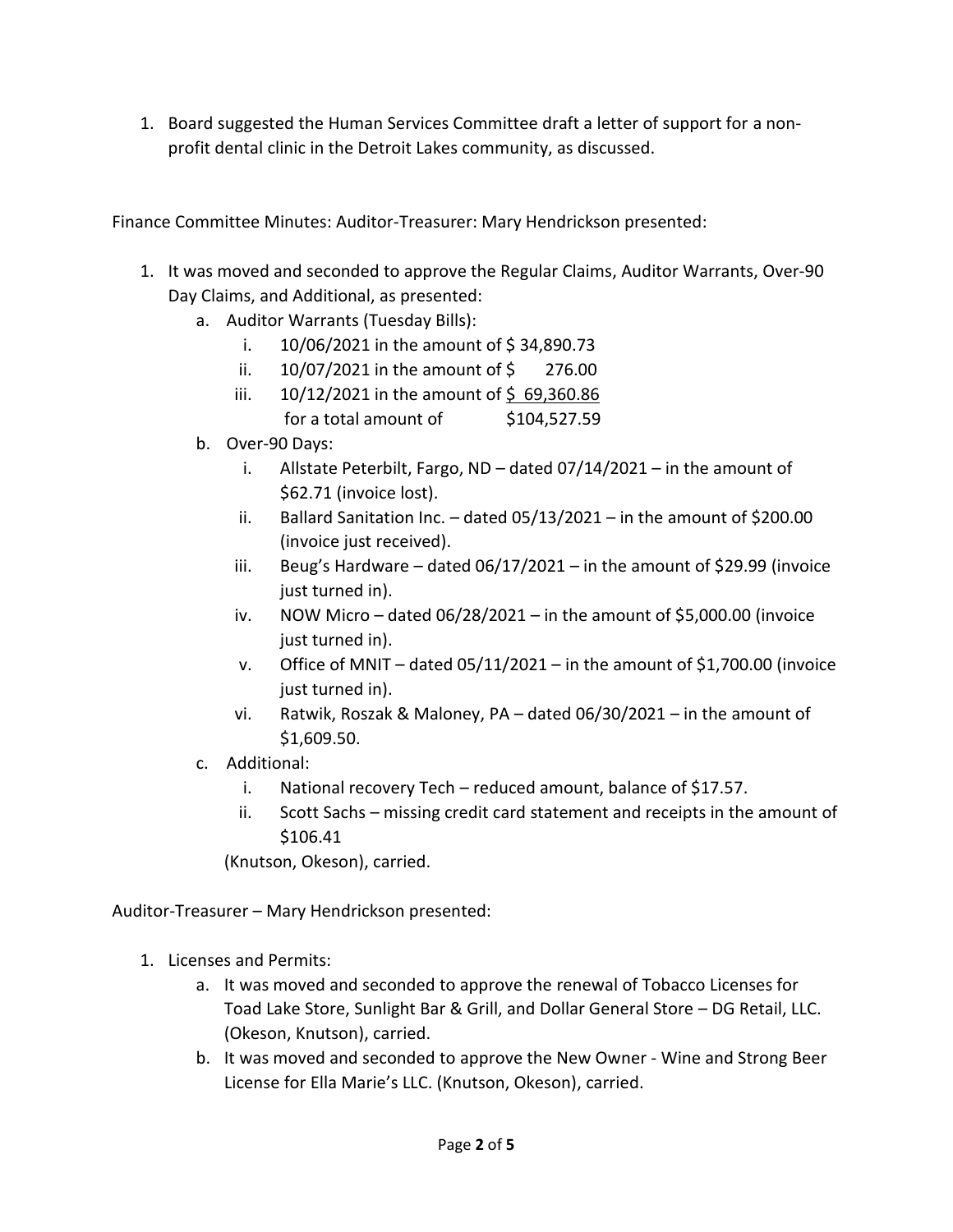- c. It was moved and seconded to approve the New Owner 3.2 Off Sale License for Ella Marie's LLC. (Okeson, Grimsley), carried.
- 2. ARPA -Loss Revenue: Resolution 10-21-2A:
	- a. It was moved and seconded to replace Resolution 10-21-1A from the previous board meeting with Resolution 10-21-2A with revisions, as presented; to allocate \$3,190,699.00 in American Recovery Program Act (ARPA) funds as revenue loss from 2020. (Okeson, Knutson), carried
- 3. 2022 Election Redistricting Calendar:
	- a. It was moved and seconded to appoint Commissioners Okeson and Grimsley to a Redistricting Committee and to meet with the City of Detroit Lakes regarding Redistricting. (Nelson, Knutson), carried.
- 4. Band/Grade Change for Deputy Auditor:
	- a. It was moved and seconded to Table discussion relative to the request to approve the Band/Grade Change of the Deputy Auditor from a B31(0) to a C41(0); Commissioner Nelson to volunteer to review the procedures and Guidelines for the Review Board. (Nelson, Grimsley), carried.

Assessor – Lisa Will Presented:

1. It was moved and seconded to approve Resolution 10-21-2B, to hire a full-time Assessment Technician through the normal hiring process, due to a resignation. (Okeson, Vareberg), carried.

## Sheriff:

1. It was moved and seconded to approve the purchase of 8 Ballistic Vests from Streicher's of Minneapolis, MN, in the amount of \$11,518.84, using State & Federal Grants. (Okeson, Knutson), carried.

Planning & Zoning – Kyle Vareberg presented:

- 1. Planning Commission Recommendations:
	- a. It was moved and seconded to concur with the Planning Commission (October 12, 2021), to approve the application as submitted by Eric Nemeth, for a Conditional Use Permit (CUP), for mining operations, for the project located on TBD County Hwy. 44, Park Rapids, MN (34.0050.001). (Knutson, Okeson), carried.
	- b. It was moved and seconded to Table the application submitted by Kevin P. & Todd A. Dirks, until November, for a Conditional Use Permit (CUP) for an expansion to an existing licensed resort for twenty-six (26) units, located at the R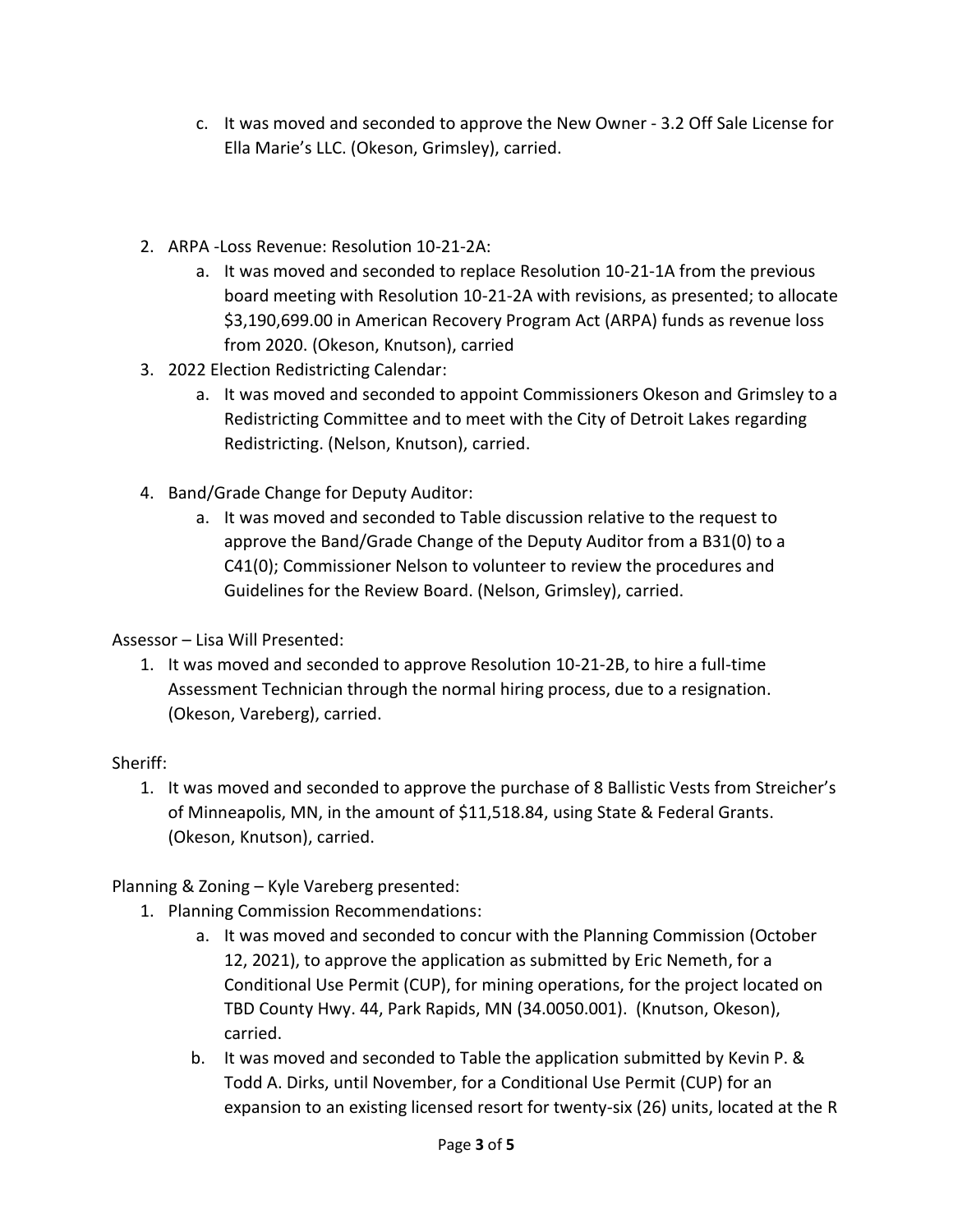& D Resort & Campground, 54125 Grant St Osage, MN (21.0109.001), for clarification on number of transient sites and updated drawings. (Knutson, Grimsley), carried.

Human Services – Denise Warren presented:

- 1. Agreements
	- a. It was moved and seconded to approve the Southwest MN State University Agreement, as presented, effective October 1, 2021 through September 30, 2026. (Grimsley, Vareberg), carried.
- 2. Purchase Requests
	- a. It was moved and seconded to approve the purchase of Workstations from Business Essentials for Public Health in the amount of \$3,333.48. (Grimsley, Vareberg), carried.
	- b. It was moved and seconded to approve the purchase of a Chevrolet Equinox LT from North Country Chevrolet, Hibbing, MN, in the amount of \$23,205.20 for Public Health. (Grimsley, Vareberg), carried.
- 3. It was moved and seconded to approve 2 Child Protection STAY Grant Awards, for two recipients at \$4,000.00 each for vehicle purchases (PO#: 12-7328 and PO#: 12-7329). (Grimsley, Vareberg), carried.
- 4. It was moved and seconded to approve the Human Services claims for Human Services, Public Health, and Transit, as presented. (Grimsley, Vareberg), carried.

Land Use – Environmental Services – Steve Skoog presented:

- 1. It was moved and seconded to approve a Capital Improvement Expenditure for the Construction of a Demolition Cell at the Landfill, from Sellin Bros, Inc., in the amount of \$137,622.10. (Knutson, Vareberg), carried.
- 2. It was moved and seconded to approve the request for a joint proposal between Becker County (30% of cost) and the City of DL (70% of cost) for Waste Wood/Pallet Grinding, as presented, and to accept the low quote from Harbo Mulch, Inc. (Knutson, Vareberg), carried.

Commissioners –

 1. It was moved and seconded to approve any of the commissioner's attendance at the upcoming MN Board of Water & Soil Resources (BWSR) meeting on November 3, 2021; a public hearing regarding Redistricting of the Wild Rice Watershed District (WRWD), with per diem and mileage reimbursement, as approved. (Grimsley, Knutson), carried.